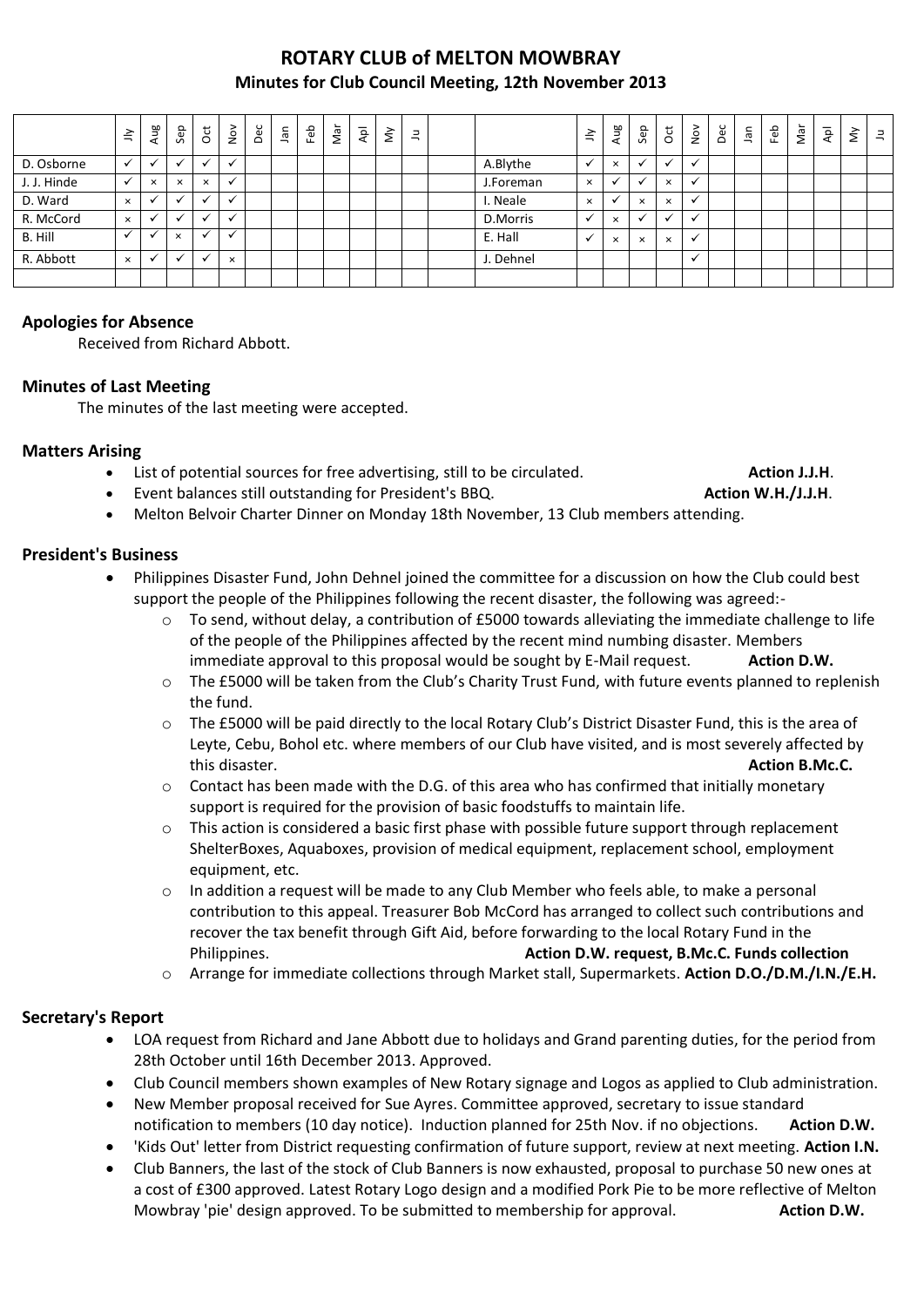#### **Treasurer's Report**

- S.G.M. preparation, Accounts for 2012 2013, available in draft, working with James Green to finalise.
- **InterAct Club**, Accounts now transferred to Treasurers control to simplify operation and accessibility.

**SGM.** Club Officers for 2014/15, status below, secretary to invite other nominations from Club Members. **Action D.W.**

- $\circ$  President for 2015/16 Richard Abbott nominated (present Vice President 2013/14)
- $\circ$  Honorary Secretary 2014/15 David Ward nominated (present incumbent 2013/14)
- $\circ$  Honorary Treasurer 2014/15 Present incumbent Bob McCord now completed 5 years, new Treasurer sought, one nominee (Kate Theobald) has come forward.
- $\circ$  Vice President 2014/15 new officer sought, one nominee (Ian Neale) has come forward.

**Diary.** Event dates confirmed as on Club website Calendar.

## **Committee Reports**

- **Club Service, and Fundraising,** event organisation progressing:
	- o Asset register planned to be compiled for Insurance and location purposes. **Action W.H.**
	- o Christmas Party on 16th December 2013 progressing well, agreed any surplus from event to go to President's Charity Shelter Box.
	- o Minor Sports, second round planned as a Home fixture in Ashby Folville, at The Carington Arms on Wednesday 20th November. **Action W.H. Action W.H. Action W.H.**
	- o Santa Fun Run organisation continuing to plan. Nominated for Melton Times Community Award.
	- o Charter Dinner organisation progressing.
	- o Amalgamation of D.G's 'A' visit to clubs in Melton, ie. Aurora, Belvoir and Melton Mowbray under consideration by all three Melton Clubs.
	- o **Communications team,** meeting this week**,** good involvement of the Melton Times in publicity for the Santa Fun Run.

#### **Foundation**

o Uppingham School Concert, Friday 17th October 2014 in St. Mary's Church, School still to formally confirm attendance of orchestra. Italian restaurant La Torre contacted and booked for preconcert dinner, and costs agreed. Pricing proposed as £30 for meal and concert, or £12.50 for concert and glass of wine. Play Close parking an option, La Torre booked for 60 settings. Beneficiaries will be Philippines water project, St. Mary's Organ Fund and Life Boats. **Action A.B.** Action A.B.

o Foundation Grant for Life education completed. **Action A.B./I.N**.

o Philippines Water project grant application completed**. Action A.B./J.D.**

#### **International**

- o Osprey Project, Bill Glancy and Bill Hill to visit Gambia in January to try to progress this £2k project. Outstanding problems of Gambian Rotary Club involvement, to be resolved. **Action W.H./A.B.**
- **Youth**
	- o Youth programme progressing to established format, with Young Chef Belvoir heat held on 9th November, John Ferneley planned for 14th Nov. and Long Field on 21st November.
	- o Youth Speaks local heat on 13th November at Quorn Lodge hotel.
	- o Good response to Youth Exchange.
- **Com Voc**
	- o Birchwood will design the Rotary Christmas Card this year. **Actions I.N.**
	- o 'Guess the weight' of a Christmas cake in hand. **Action I.N./K.T.**
	- o Food parcel programme established and circulated, volunteers being sought. **Action I.N. /D.M.**
- **Membership**
	- o Membership recruitment progressing steadily following the successful Recruitment evening. Club Council register their thanks to Membership committee and David Morris in particular for all the work on this project.
	- Business Support Group continuing, this can be considered a start of the Club's Vocational commitments, splitting Vocational away from Com. Voc. **Action D.M. Action D.M.**